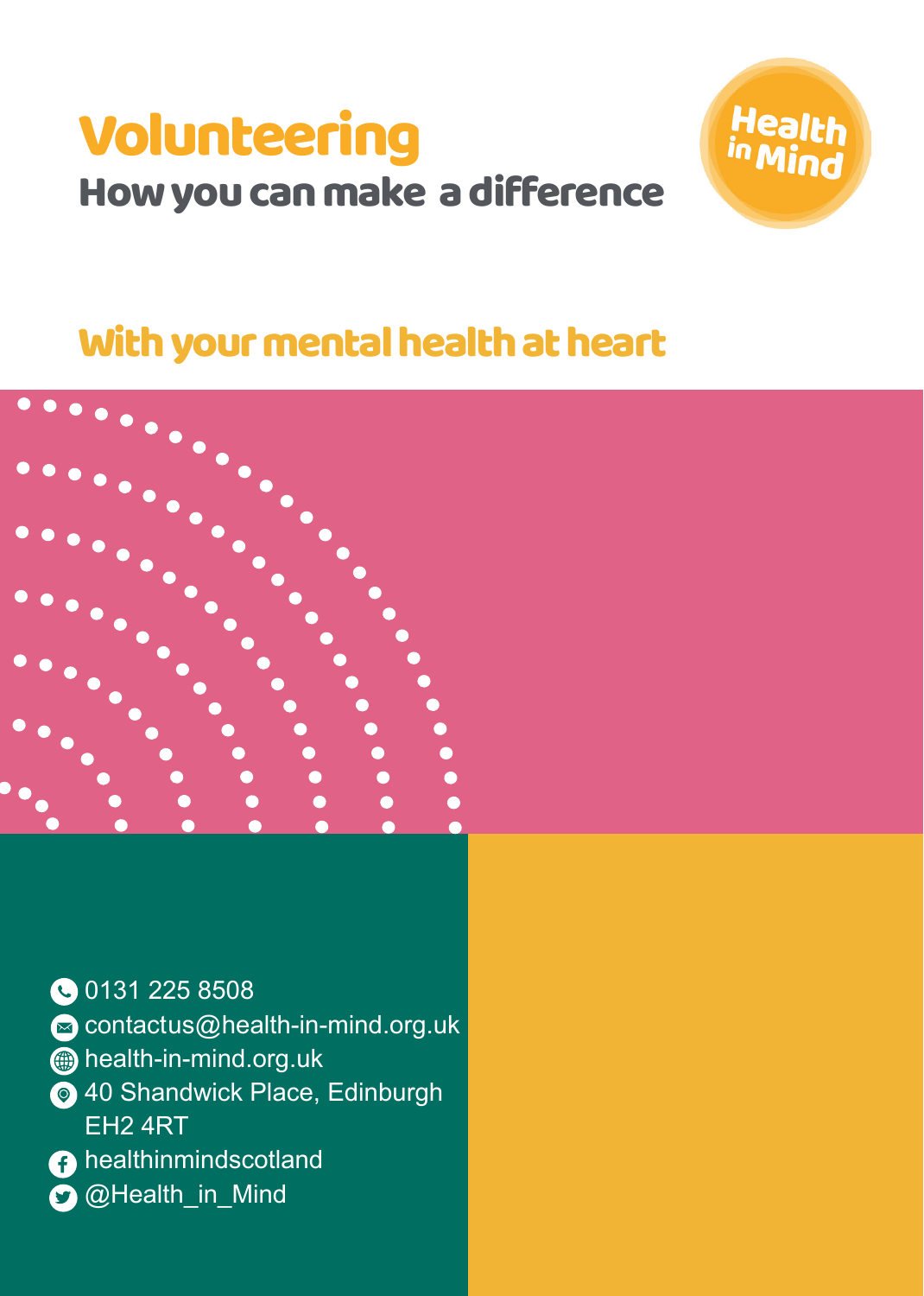# volunteer

# Health in Mind is a charity promoting positive mental health and wellbeing in Scotland.

# About Health in Mind

We've been promoting positive mental health and wellbeing in Scotland since 1982.

Our hopeful and caring approach supports and empowers each person to live the life they want to live.

We offer flexibility and choice through our range of services and support people to make changes and improve their quality of life.

Our experienced and trusted staff and committed volunteers work in partnership to deliver a unique mix of services and training to promote mental health and wellbeing across Scotland.

#### Why volunteer with us?

Research has found that volunteering has a positive impact on mental health and wellbeing.

Our volunteers are vital to the support we provide. We could not support as many people without our volunteers alongside us and our connecting and befriending teams could not operate at all without them.

In return of offering your time, experience and skills, we offer you the opportunity to take part in quality training, the chance to learn new skills, build up your confidence, meet new people and make a difference to those using our services.

All volunteers receive support, supervision and ongoing training.

# www.health-in-mind.org.uk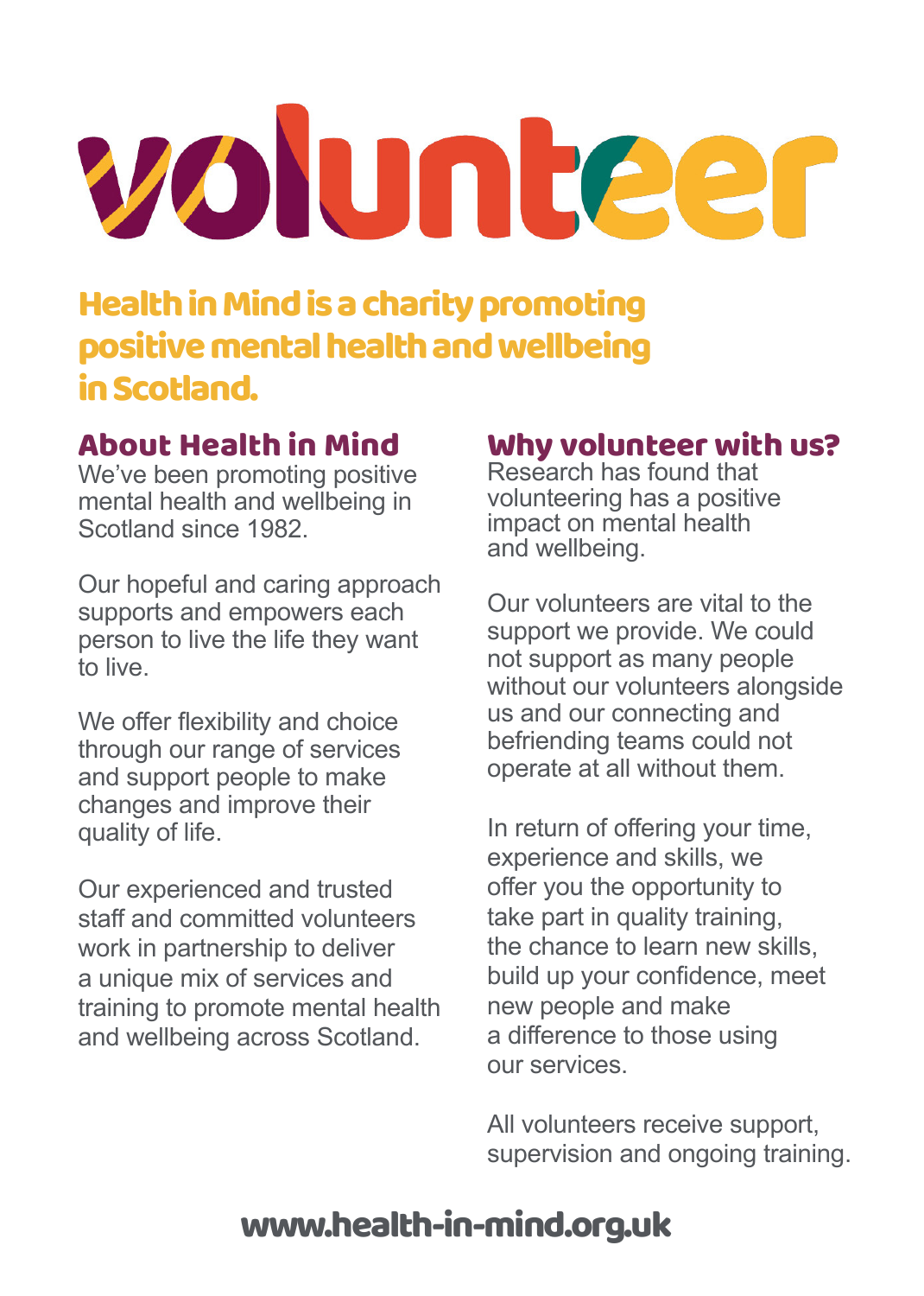# Volunteering roles

There's a wide range of volunteering roles within Health in Mind as most of our services are supported by volunteers.

Opportunities include:

- **Befriending**
- Fundraising support
- Administration support
- Group assistance
- Cafe assistant/cook
- Training support
- Peer support

We also have opportunities for people who are studying or training and are looking for work experience.

Our volunteer roles frequently change across our services in Edinburgh, Lothians and the Scottish Borders.

You can find more information about current roles by visiting our website.

# How to become a volunteer

If you are interested in a particular role or want information about our current volunteer roles please contact us by:

- Calling us on 0131 225 8508
- Emailing us at contactus@ health-in-mind.org.uk

Once you make contact your enquiry will be passed on to the relevant team. Someone will then contact you with further information and to outline the next steps.

Please note that for most of our volunteering roles, we will be required to carry out background checks.

# Further information

Our annual Volunteer Satisfaction Report can be found on the volunteer page on our website or you can request a copy by contacting us.